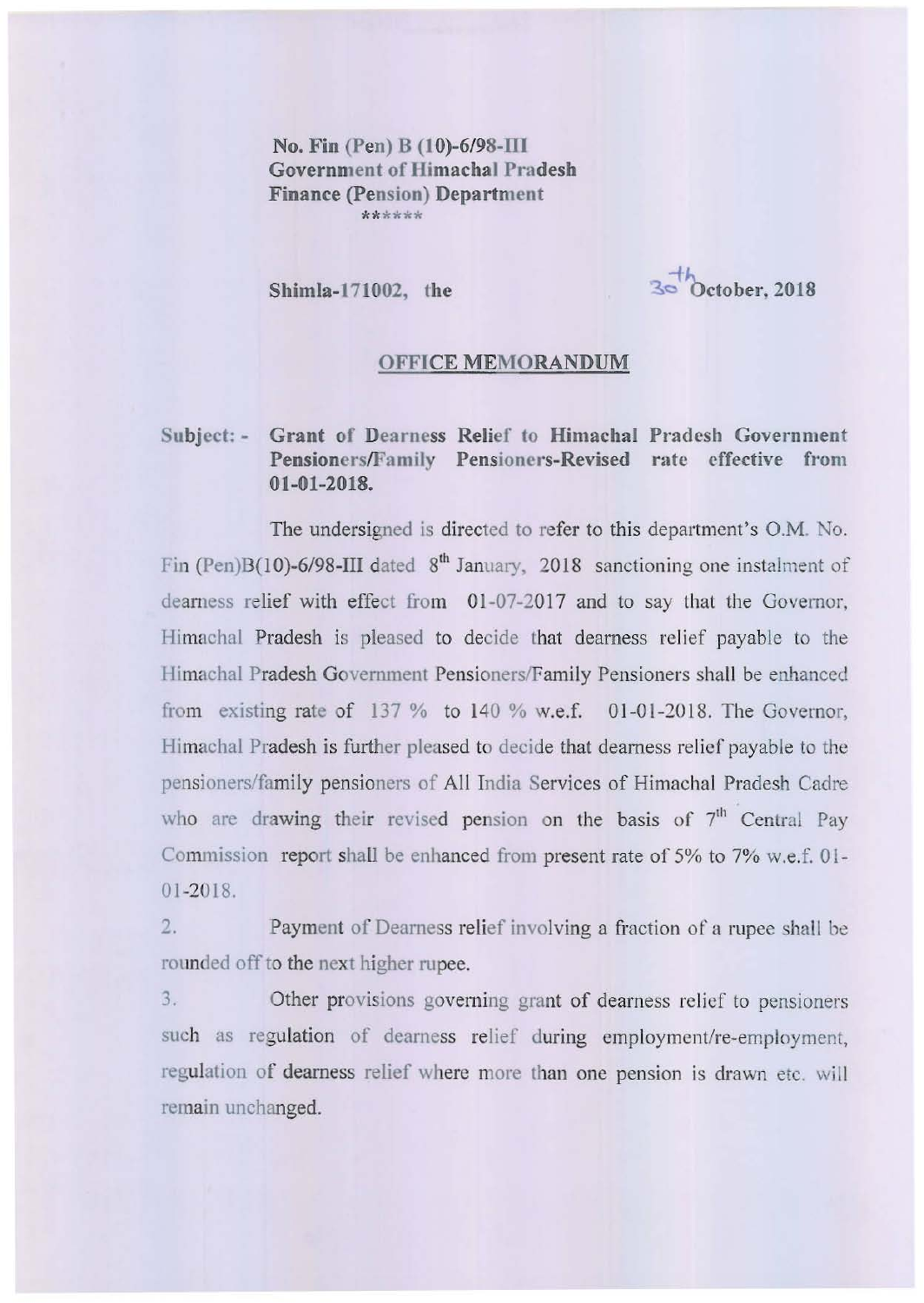4. As dearness relief will now be at a uniform rate, it has been decided to dispense with the issue of enclosing ready reckoner alongwith the dcarness relief orders. It will be the responsibility of the Pension Disbursing Authority(PDA), including the Nationalized Banks, etc. to calculate the quantum of dearness relief payable in each individual case.

5. The additional Dearness Relief  $(2.3\%$  and  $(2.2\%)$  respectively (enhanced from 137% to 140% and 5% to 7%) shall be paid with the pension/family pension for the month of October, 2018 payable in the month of November, 2018. The arrears accrued on account of dearness relief w.e.f. 01-01-2018 to 30-09-2018 may be paid in one installment, along with pension / family pension for the month of October, 2018, payable in month of November, 2018.

6. The Accountant General, Treasury Officers and authorized Public Sector Banks are requested to arrange the payment of Dearness Relief to pensioners on the basis of these orders.

(Anil Kumar Khachi, IAS)

Add!. Chief Secretary (Finance) to the Government of Himachal Pradesh.

To

## All Administrative Departments Government of Himachal Pradesh.

Visit Finance Department - www.himachal .gov.in/finance/

No. Fin (Pen) B (10)-6/98 -III Dated:  $3\frac{h}{d}$  October, 2018

- 1. The Divisional Commissioner Shimla, Mandi and Kangra at Dharamshala Himachal Pradesh.
- 2. All Heads of Departments in Himachal Pradesh.
- 3. The Resident Commissioner, Himachal Pradesh, Himachal Bhawan, 27- Sikandra Road, New Delhi-110001 with 10 spare copies.
- 4. The Accountant General (Audit) Himachal Pradesh, Shimla-171003 with 10 spare copies.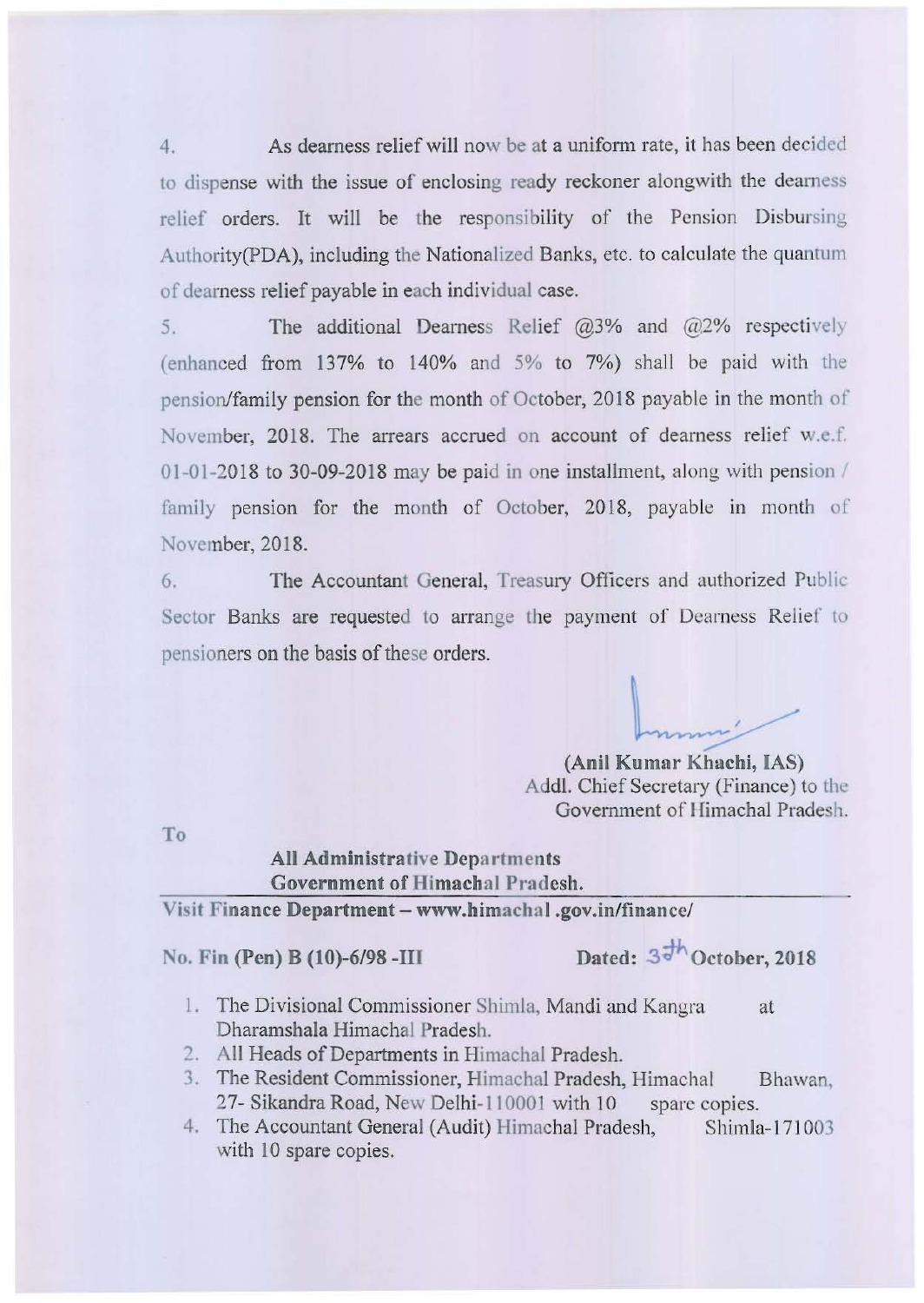- 5. The Accountant General (A&E) Himachal Pradesh Shimla-l7I 003 with 10 spare copies for circulation to all the Accountant General in India with special stamp.
- 6. The Director (Accounts), Cabinet Secretariat, Govt. of India, Rashtrapati Bhavan, New Delhi-II 0004.
- 7. The Divisional Organizer, Punjab, Himachal Pradesh and J&K, Divisions SSB Directorate General of Security, Shimla-171004.
- 8. The Director, H.P. Institute of Public Administration, Mashobra, Shimla-171 012.
- 9. The Registrar, H.P. High Court, Shimla-I7IOO!.
- 10. All Deputy Commissioners in Himachal Pradesh.
- II. All District and Session Judges in Himachal Pradesh.
- 12. All District Treasury Officers/ Treasury Officers in H.P. with 10 spare **copies.**
- 13. All Controllers/Joint Controllers/ Deputy Controllers (F&A)/Asstt. Controllers (F&A)/ Section Officers (F&A) under the Control of Department Treasuries, Accounts & Lotteries, H.P.
- 14. The Pay & Accounts Officer, No. 6, Reserve Bank of India, Sansad Marg, New Delhi-110001.
- 15. The Deputy Commissioner (Relief & Rehabilitation) Raja ka Talab, Nurpur-I76051 (Kangra).
- 16. The Chief General Manager, Reserve Bank of India, C-7, Bandra Kurla Complex, Bandra East Mumbai-400051 with 10 spare copies **for necessary action.**
- 17.The Executive Director, Reserve Bank of India, Central Office Building 17<sup>th</sup> Floor, Shahid Bhagat Singh Road Mumbai -400001.
- 18. The Managing Director, State Bank of Patiala, The Mall, Patiala, Punjab-147001.
- 19. The General Manager, UCO Bank, Head office-10, Binlahi Trelocav Maharaj Sarani, Kolkata -700001(West Bengal).
- 20. The General Manager, Union Bank of India, Union Bhavan-239, Vidhan Bhavan Marg, Nariman Point, Mumbai-400021 (Maharashtra).
- 21. The General Manager, Punjab National Bank, Head Office -5, Sansad Marg New Delhi-110001.
- 22. The General Manager, Central Bank of India, Chandramukhi  $16<sup>th</sup>$ Floor Nariman Point, Mumbai-400021.
- 23. The Deputy General Manager, State Bank of India, Zonal Office, SDA-complex Kasumpti, Shimla-171009 with 10 spare copies.
- 24. The Chief Manager, Central Bank of India, Central Bank Building Sector-17-B, Chandigarh-160017 with 10 spare copies for circulation **amongst the Branches** of the **Bank situated in Himachal Pradesh.**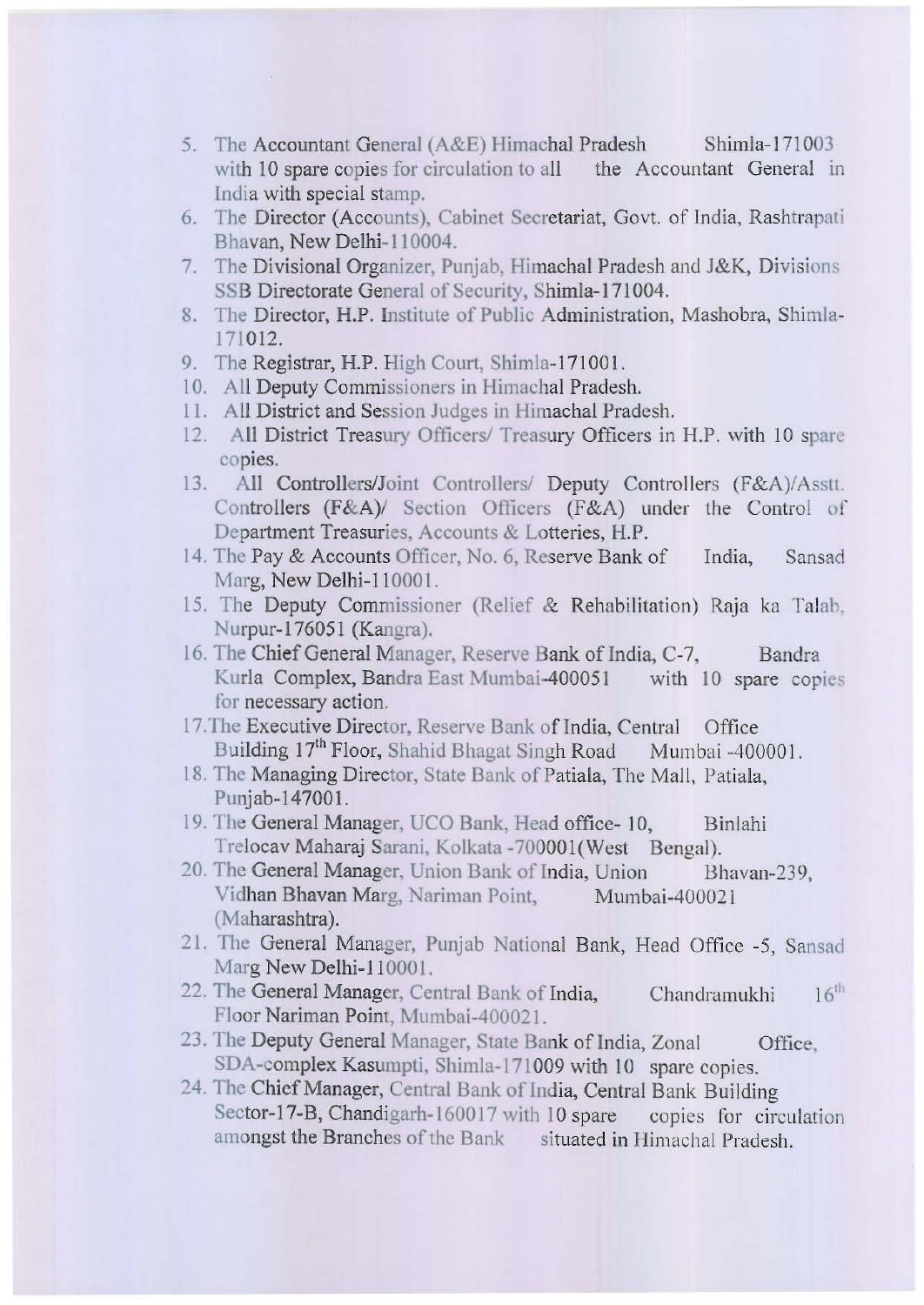- 25. The Deputy General Manager, Union Bank of India, 64/65 Square Sector-17-B, Chandigarh-160017 with 10 spare circulation amongst the Branches of the Pradesh. Bank **copIes** for Bank situated in **Himachal**
- 26. The Regional Manager, UCO Bank, Zonal Office, Himland Shimla-I with 10 spare copies. Hotel,
- 27. The Regional Manager, UCO Bank, Regional Office, Shyamnagar, Dharamsala-176215 (H.P.) with 10 spare copies.
- 28.The Deputy General Manager, Union Bank of India, Regional Office, SCO 64/65, Bank Square, Sector 17- B,Chandigarh- 160017 with 10 spare copies.
- 29. The Regional Manager, Central Bank of India, Timber House, Shimla-171001 with 10 spare copies.
- 30.The Regional Manager, Punjab National Bank, The Mall, Shimla-171001 (Regional Office) with 10 spare copies.
- 31. The Regional Manager, Punjab National Bank, 287, Civil Lines, Dharamshala, Distt. Kangra, H.P.-176215 with 10 spare copies.
- 32. The Regional Manager, Punjab National Bank, Circle Officer Jail Road Mandi, H.P.-175001 with 10 spare copies for circulation amongst the Branches of the Bank situated in Himachal Pradesh.
- 33. The Zonal Manager, Punjab National Bank, PNB House (Bank square) Sector-17, Chandigarh-160017 with 10 spare copies.
- $7<sup>th</sup>$ 34. The General Manager, Bank of India, Star House C-5, G- Block, Floor Bandra Kurla Complex, Bandra (Est) Mumbai-400051.
- 35.The Zonal Manager, SCO-18 1-182, Bank of India, Chandigarh Zone, Sector-17 -C, Post Box No.6, Chandigarh-160017.
- 36. The Senior Branch Manager, Bank of India, 45, The Mall Shimla-171001 with 10 spare copies.
- 37. The Chief Manager, State Bank of India, Greater Kailash-I (Zamroodpur), New Delhi-I 10048.
- 38. The General Manager, State Bank of India, Chandni Branch, New Delhi-110006. Chowk Main
- 39. The Manager, State Bank of India, Nirman Bhawan, Malauna Azad Road, New Delhi-110011. **Branch**
- 40. The Manager, UCO Bank, 35 Ferozashah Road, GPO Mandi House Crossing, New Delhi-110002. ICSSR, **New**
- 41. The Manager, State Bank of India (Pension Cell), Govindpura Bhopal (M.P.)-462021.
- 42. The Manager, State Bank of India, Sector -35 C, Chandigarh.
- 43. The Manager, Bank of Baroda, CPPC, Head Office, 7<sup>th</sup> Floor, Suraj Plaza-I, Sayajigunj, Baroda, Vadodara, Gujarat-390005.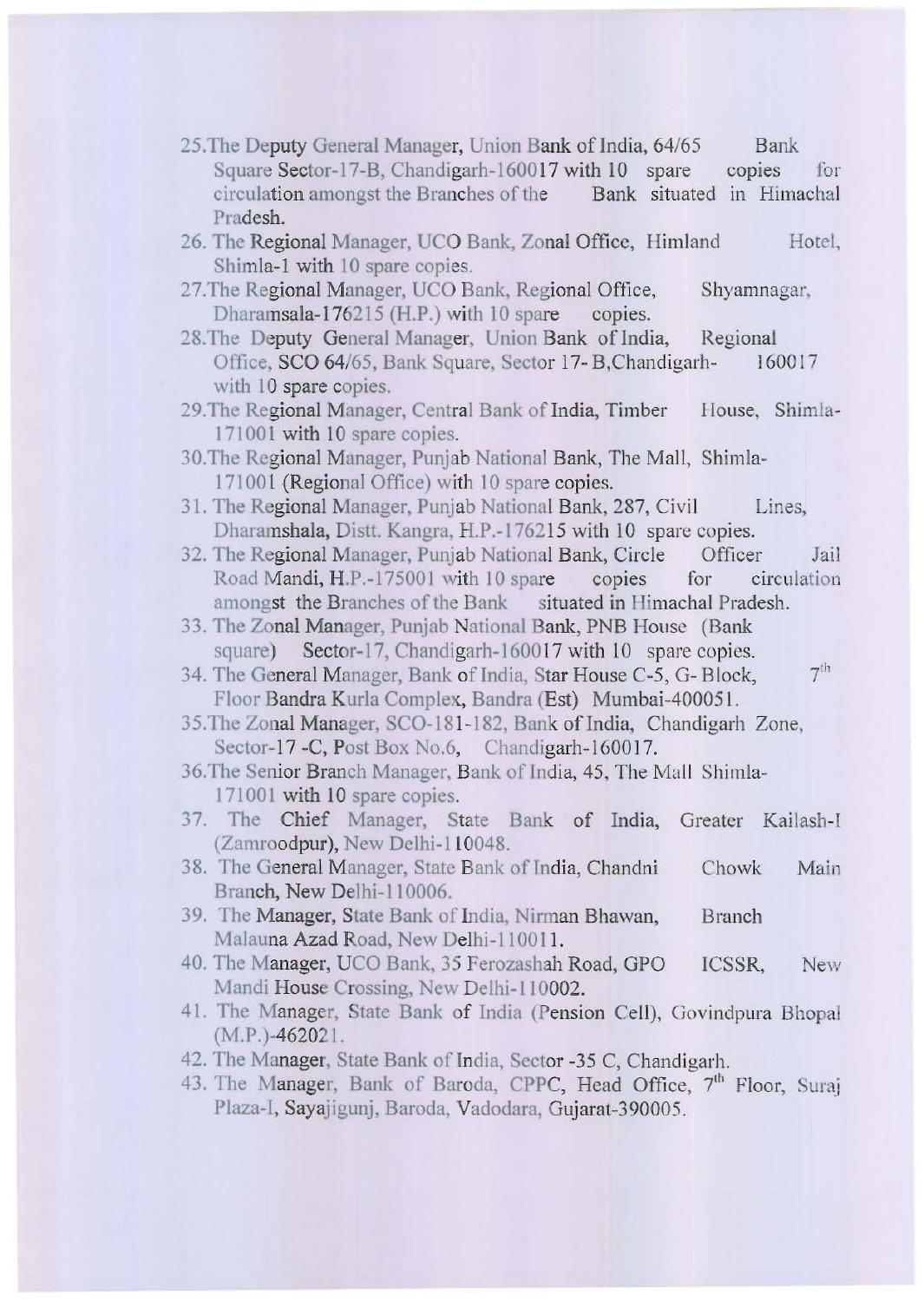- 44. The Asstt. General Manager, State Bank of India, Pension Processing Centre, Chandigarh, Sector-5, 134101 (Haryana). **Centralised**  Panchkula-
- 45. The Manager, Corporation Bank, Bhikaji Kama Palace, New Delhi-11 0066.
- 46. The Manager, Punjab & Sind Bank Ltd. SAS Nagar, Mohali, Punjab-160055.
- 47. The Under Secretary (Finance Commission), H.P. Seett. Shimla-171 002.
- 48. All Sections of Finance Department, H.P. Sectt. Shimla- 171002.
- 49. The Controller (F&A) Personnel Accounts Department, H.P. Sectt. Shimla-2.
- 50. The Deputy Chief Officer (Accounts), Regional Office, UCO Bank, Sansad Marg, New Delhi-1 10001.

51. Incharge, NIC, H.P. Sectt. Shimla-2 with the request that this order of the State Government may kindly be uploaded on State Finance Department **Website so that the Pensioners/Family Pensioners living outside the Slate**  may get the benefit of this order in time.

> $(D.D. Sharma, IAS)$ Special Secretary (Finance) to the Government of Himachal Pradesh

Endst. No. Fin (Pen) B (10)-6/98-III Dated: 3<sup>oth</sup> October, 2018 Copy **fo rwarded** to:-

- I. The Principal Accountant General (A&E), Andhra Pradesh, Hyderabad with 10 spare copies.
- 2. The Accountant General (A&E), Assam, Guwahati with 10 spare copies.
- 3. The Accountant General (A&E), Nagaland, Kohima with 10 spare copies.
- 4. The Accountant General (A&E), Tripura, Agartala with 10 spare copies.
- 5. The Accountant General (A&E), Meghalaya, Shillong with 10 spare copies.
- 6. The Accountant General (A&E), Manipur, Imphal with 10 spare copies.
- 7. The Accountant General (A&E), Bihar, Patna with 10 spare copies.
- 8. The Accountant General (A&E), Maharashtra, Mumbai with 10 spare **copies.**
- 9. The Chief Accountant General (A&E), West Bengal, Kolkata with 10 **spare copies.**
- 10. The Accountant General (A&E), Gujrat, Ahmedabad with copies. 10 spare